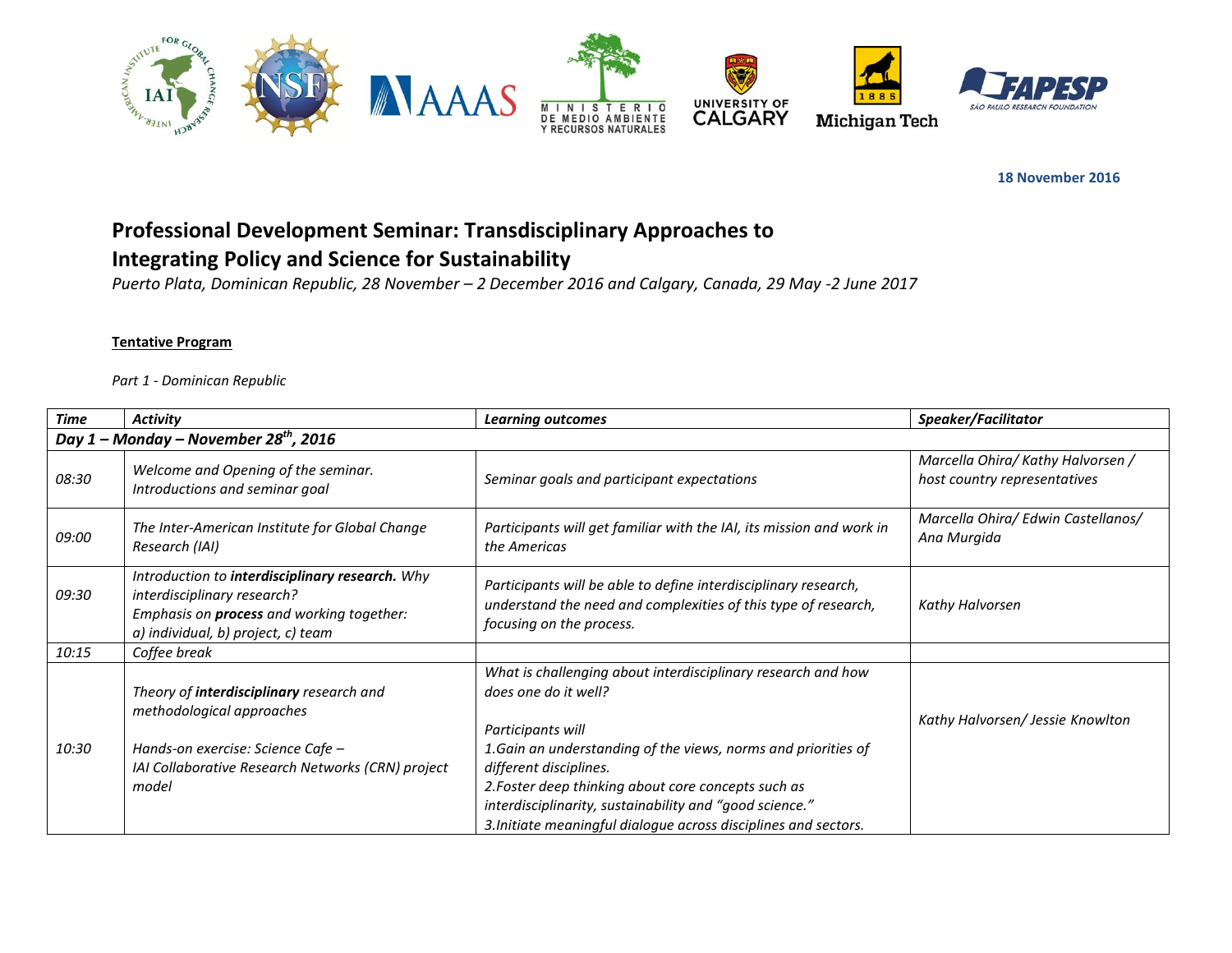| 12:15 | Panel Interdisciplinary project examples<br>(interdisciplinary work or collaboration)<br>1. Valentin Picasso, USA/Uruguay<br>2.Alejandro Velasco, Colombia<br>3. Caitlin Quarrington, Canada<br>4. Natalia Zaldua, Uruguay<br>Questions and discussion | Speakers and participants will share their experience in<br>interdisciplinary work (lessons learned, challenges and<br>opportunities)                                                                                                                                                                                                                                                                                        | Jessie Knowlton          |
|-------|--------------------------------------------------------------------------------------------------------------------------------------------------------------------------------------------------------------------------------------------------------|------------------------------------------------------------------------------------------------------------------------------------------------------------------------------------------------------------------------------------------------------------------------------------------------------------------------------------------------------------------------------------------------------------------------------|--------------------------|
| 13:15 | Lunch<br>Dominican Republic (the country, people,<br>environment and global change challenges and<br>opportunities)                                                                                                                                    | Learning about the host country and its global change challenges<br>and priorities.                                                                                                                                                                                                                                                                                                                                          | Carol Franco             |
| 14:15 | Speed meeting/getting to know one another                                                                                                                                                                                                              | Networking opportunity.<br>Start identifying possible team members for the project proposals                                                                                                                                                                                                                                                                                                                                 | Marcella Ohira           |
| 15:00 | Working groups (WG)<br>Presentation of WG and Discussion                                                                                                                                                                                               | Participants will reflect and discuss:<br>1. What do I need to present from my own discipline to make<br>others understand where I come from?<br>2. How much do I need to understand from other disciplines to<br>participate in an interdisciplinary team?<br>Non-academics about their participation/contribution to WG:<br>How can policy, decision makers contribute to the discussion of<br>interdisciplinary research. | <b>Edwin Castellanos</b> |
| 16:00 | Coffee break                                                                                                                                                                                                                                           |                                                                                                                                                                                                                                                                                                                                                                                                                              |                          |
| 16:15 | Introduction to transdisciplinary research. Why<br>transdisciplinary research?<br>Emphasis on process and working together:<br>a) individual,<br>b) project,<br>c) team                                                                                | Participants will be able to define transdisciplinary research,<br>understand the need and complexities of this type of research,<br>focusing on the process.                                                                                                                                                                                                                                                                | <b>Valentin Picasso</b>  |
| 17:00 | Panel Science-Policy project examples from various<br>countries<br>1.Edwin Castellanos/Gabriela Alfaro, Guatemala<br>2. Kerstin Forsberg, Peru<br>3. Maria Virginia Vilarino, Argentina<br>4. Alexander Rincon, Colombia<br>Questions and discussion   | Speakers and participants will share their experience in science-<br>policy interactions (lessons learned, challenges and opportunities)                                                                                                                                                                                                                                                                                     | Valentin Picasso         |
|       | <b>PPM</b> activities                                                                                                                                                                                                                                  |                                                                                                                                                                                                                                                                                                                                                                                                                              |                          |
|       | Happy hour                                                                                                                                                                                                                                             | Networking opportunity.                                                                                                                                                                                                                                                                                                                                                                                                      |                          |
| 18:00 | Posters and Participants presentations<br>Getting to know one another                                                                                                                                                                                  | Start identifying possible team members for the project proposals                                                                                                                                                                                                                                                                                                                                                            | All participants         |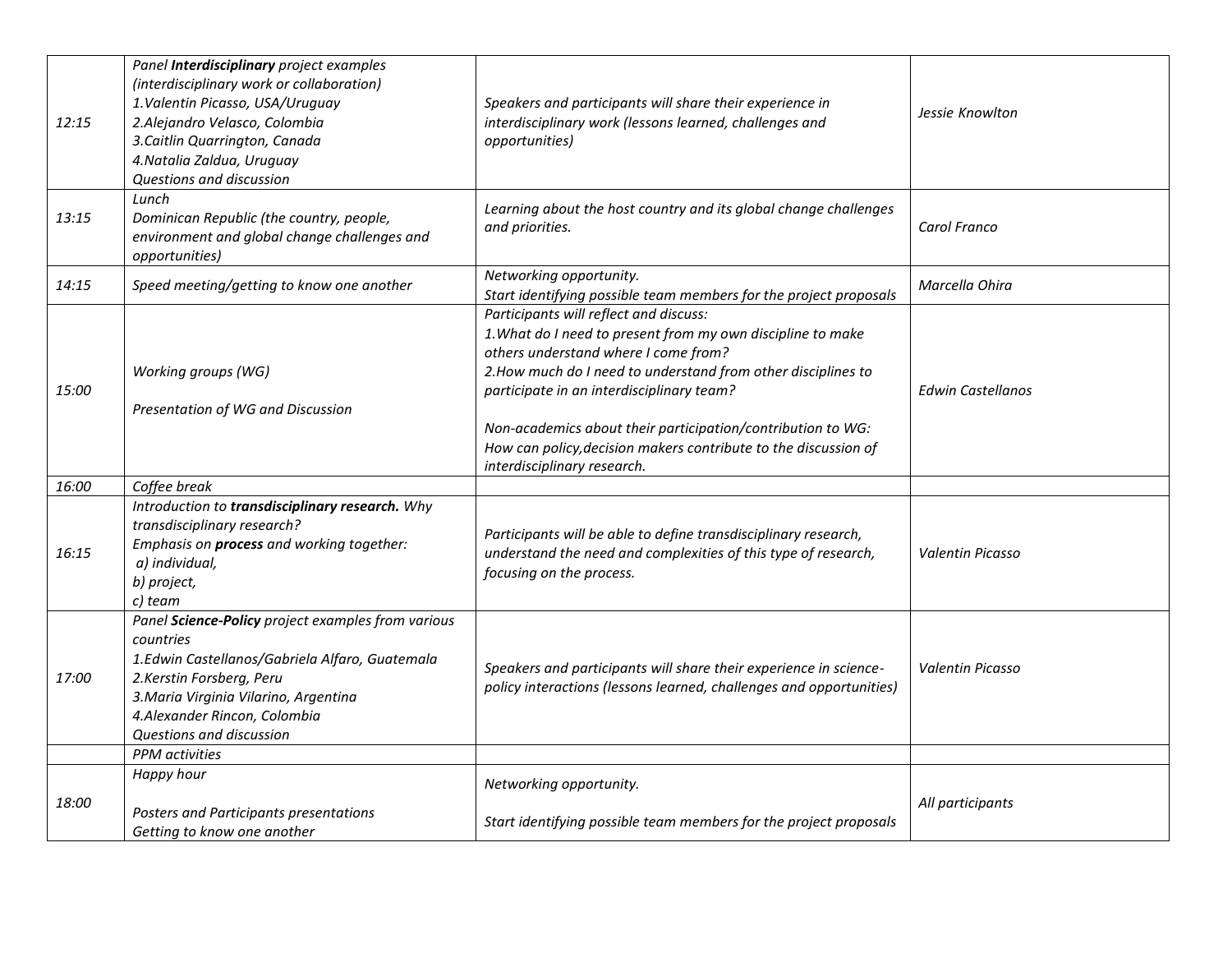|       | Dinner/PPM                                          |                                                                      |                                   |  |
|-------|-----------------------------------------------------|----------------------------------------------------------------------|-----------------------------------|--|
| PPM   | Sectorial groups (1 group NGOs, 2 groups Academia,  |                                                                      | All participants                  |  |
|       | 2 groups Government, 1 group Business). Each group  |                                                                      | Kathy Halvorsen                   |  |
|       | to prepare 1-2 slides to report back next morning   |                                                                      |                                   |  |
|       | Day 2 - Tuesday - November 29 <sup>th</sup> , 2016  |                                                                      |                                   |  |
|       | Summary of day 1(most interesting aspects of day 1, |                                                                      | Participants (group of 3-4 set up |  |
| 8:30  | what was learned and a reflection question $-5$     | Participants will review main topics and conclusions of the          | previous morning)                 |  |
|       | minutes presentation (1-2 slides) followed by 10    | previous day and have a brief discussion                             |                                   |  |
|       | minutes short discussion                            |                                                                      | Gabriela Alonso/ Iris Suazo       |  |
|       | Theory of transdisciplinary research and            | Participants will be able to explain how different sectors           |                                   |  |
| 8:45  | methodological approaches                           | (academia, government, other groups) work, their goals, and their    | Valentin Picasso/ Kathy Halvorsen |  |
|       |                                                     | perspectives in transdisciplinary projects.                          |                                   |  |
|       | Exercise on diverse methods                         |                                                                      |                                   |  |
| 10:00 | Coffee break                                        |                                                                      |                                   |  |
|       |                                                     | Participants will think about and discuss What are the challenges    | Groups                            |  |
| 10:15 | Sectorial group reports (5'each) and discussion     | with transdisciplinary research and are they different for people in |                                   |  |
|       |                                                     | different sectors?                                                   | Kathy Halvorsen                   |  |
|       | Panel Science-Policy examples from the Dominican    |                                                                      |                                   |  |
|       | Republic:                                           |                                                                      |                                   |  |
|       | 1. Francisco Núñez (Director de The Nature          |                                                                      |                                   |  |
|       | Conservancy para las Antillas Mayores)              |                                                                      |                                   |  |
|       | 2. Ramón Díaz (Encargado de la Unidad de            |                                                                      |                                   |  |
|       | Monitoreo Forestal, Ministerio de Medio Ambiente)   | Host country experts from various sectors will share their           | Carol Franco                      |  |
| 11:15 | 3. Rafael Berigüete (Universidad Nacional Pedro     | experience in Science-Policy interactions (lessons learned,          |                                   |  |
|       | Henríquez Ureña - UNPHU).                           | challenges and opportunities)                                        |                                   |  |
|       | 4. Carlos Rodríguez (Director de Investigación      |                                                                      |                                   |  |
|       | Científica del Ministerio de Educación Superior,    |                                                                      |                                   |  |
|       | Ciencia y Tecnología)                               |                                                                      |                                   |  |
|       | Questions and discussion                            |                                                                      |                                   |  |
| 12:30 | Lunch                                               |                                                                      |                                   |  |
|       | Panel Transdisciplinary project examples (different |                                                                      |                                   |  |
|       | sectors, themes, small and large projects)          |                                                                      |                                   |  |
|       | 1.Kathy Halvorsen/Tatiana Souza: bioenergy and      |                                                                      |                                   |  |
|       | water, USA/Brazil                                   | Speakers and participants will share their experience in             |                                   |  |
| 13:30 | 2. Naomi Krogman: food security, Canada             | transdisciplinary work (lessons learned, challenges and              | <b>Gary Machlis</b>               |  |
|       | 3. Anne Teresa Birthwright, Jamaica                 | opportunities)                                                       |                                   |  |
|       | 4. Maira Padgurschi, Brazil                         |                                                                      |                                   |  |
|       | 5. Gabriela Alonso: Transdisciplinary processes,    |                                                                      |                                   |  |
|       | Canada                                              |                                                                      |                                   |  |
|       | Questions and discussion                            |                                                                      |                                   |  |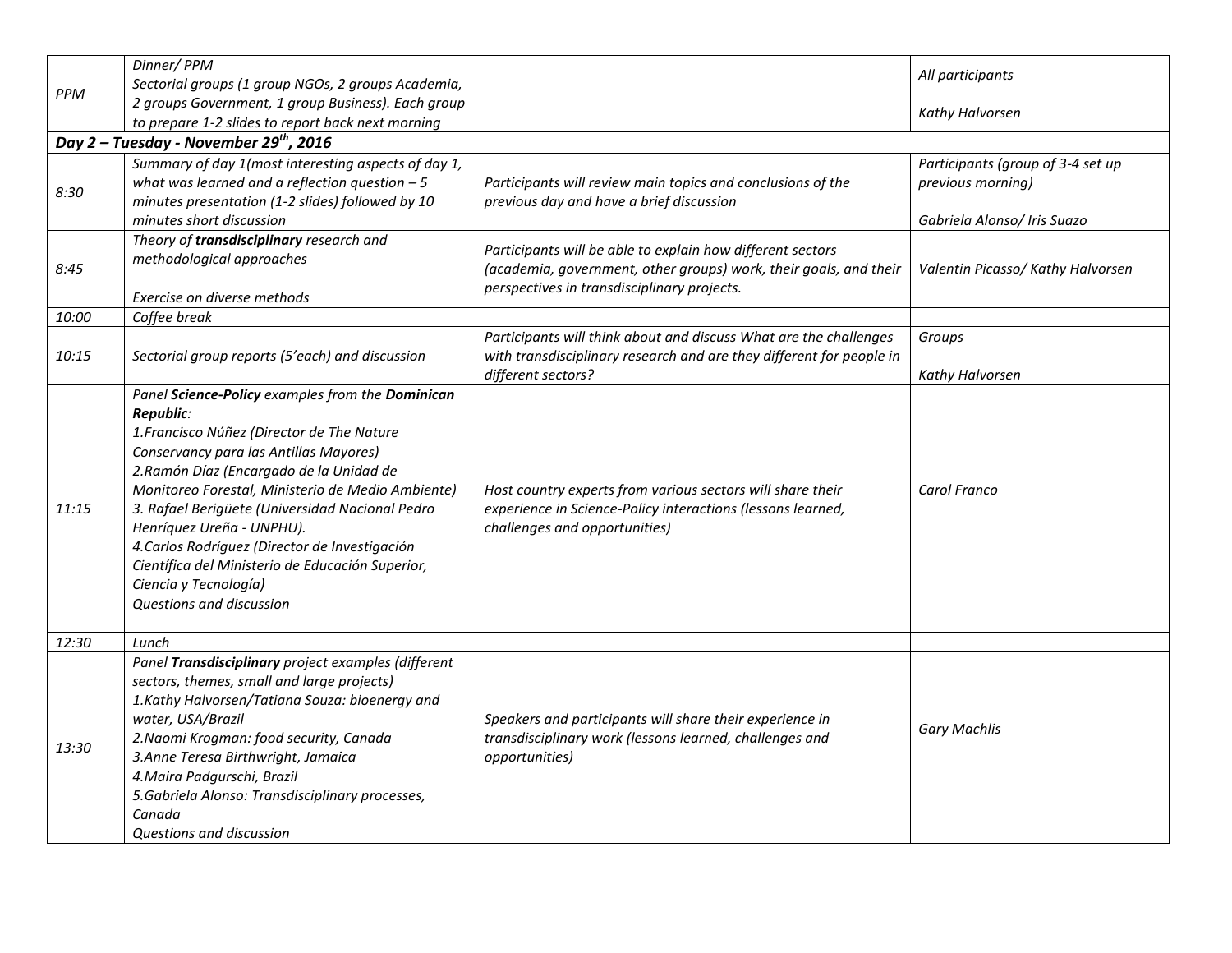| 15:15 | Coffee break                                                                                                                                                                                    |                                                                                                                                                                                                                                           |                                                     |
|-------|-------------------------------------------------------------------------------------------------------------------------------------------------------------------------------------------------|-------------------------------------------------------------------------------------------------------------------------------------------------------------------------------------------------------------------------------------------|-----------------------------------------------------|
| 15:30 | IAI case study of Inter and Transdisciplinary<br>Programs: Collaborative Research Networks and<br><b>Training Seed Grants</b>                                                                   | Outcomes and lessons learned from two IAI science and capacity<br>building programs fostering Interdisciplinary and Transdisciplinary<br>research.                                                                                        | Jeremy Pittman/Ana<br>Murgida/Marcella Ohira        |
| 16:30 | <b>Proposal Development Introduction</b>                                                                                                                                                        |                                                                                                                                                                                                                                           | Jessie Knowlton/Kathy<br>Halvorsen/Valentin Picasso |
|       | PPM activities                                                                                                                                                                                  |                                                                                                                                                                                                                                           |                                                     |
| 18:00 | Happy hour<br>Introduction to the Field Trip (background)                                                                                                                                       | Participants will learn about the field trip sites that will be visited,<br>professionals and communities the seminar group will be talking<br>with, and observe the environmental, socioeconomic situation<br>and governance structures. | Juan Mancebo/Carol Franco                           |
|       | Sustainable Agriculture framework: the field trip and<br>relevant questions                                                                                                                     |                                                                                                                                                                                                                                           | Valentin Picasso                                    |
| PPM   | <b>Dinner</b><br>Participants will begin to form teams.<br>Potential teams meet to discuss project proposals or                                                                                 |                                                                                                                                                                                                                                           | All participants                                    |
|       | work on questions/tasks for the field trip                                                                                                                                                      |                                                                                                                                                                                                                                           |                                                     |
|       | Day 3 – Wednesday – November 30 <sup>th</sup> , 2016                                                                                                                                            |                                                                                                                                                                                                                                           |                                                     |
|       | <b>Field Trip</b>                                                                                                                                                                               |                                                                                                                                                                                                                                           |                                                     |
| 7:30  | Departure from the hotel                                                                                                                                                                        |                                                                                                                                                                                                                                           |                                                     |
| 10:00 | Visit to Farm Indulal en Las Caobas.<br>Demonstration of the farm, milk production, use and<br>local processing of milk, improved farm with pasture,<br>ecological farm                         |                                                                                                                                                                                                                                           |                                                     |
| 11:40 | Mao, Valverde, banano organic farming.<br>Demonstration of areas with automated<br>meteorological stations, generation of warnings<br>against Black Sigatoka and decreased use of<br>pesticides |                                                                                                                                                                                                                                           | Santiago Rodríguez<br>Juan Mancebo<br>Carol Franco  |
| 13:00 | Lunch                                                                                                                                                                                           |                                                                                                                                                                                                                                           |                                                     |
| 15:15 | Altamira, Puerto Plata<br>Presentation of organic cocoa plantation                                                                                                                              |                                                                                                                                                                                                                                           |                                                     |
| 17:15 | Playa Dorada<br>Visit to the coastal zone with the presence of fishing<br>and tourist activities                                                                                                |                                                                                                                                                                                                                                           |                                                     |
| 18:10 | Return to the hotel                                                                                                                                                                             |                                                                                                                                                                                                                                           |                                                     |
|       | <b>PPM</b> activities                                                                                                                                                                           |                                                                                                                                                                                                                                           |                                                     |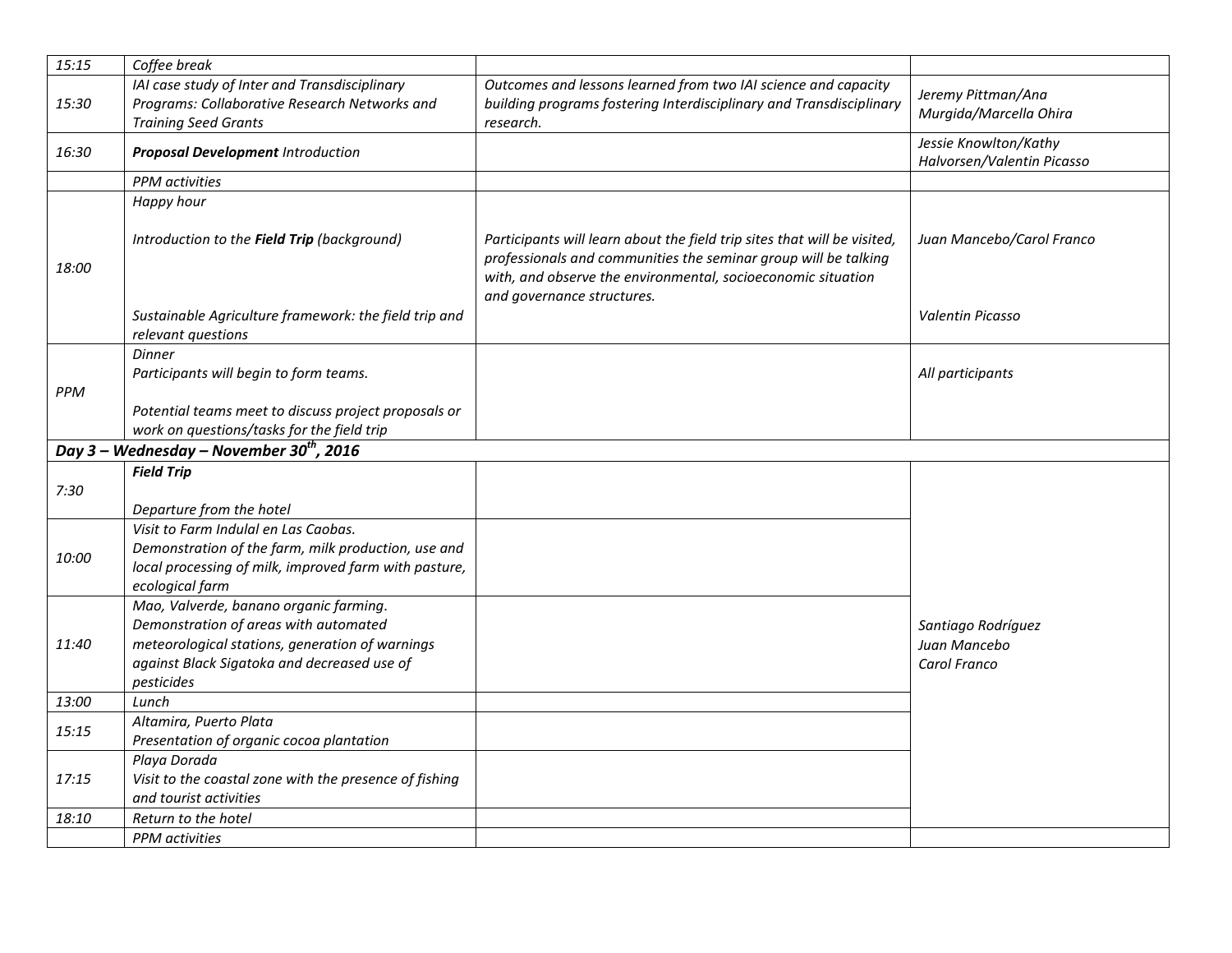| 19:00 | Happy hour<br>Summary of day 2 (most interesting aspects of day 2,<br>what was learned and a reflection question $-5$<br>minutes presentation (1-2 slides) followed by 10<br>minutes short discussion                                                         | Participants will review main topics and conclusions of the<br>previous day and have a brief discussion                                                                                                                                                                              | Participants (group of 3-4 set up<br>previous morning)<br>Marga Gual/ Jessica Duchicela |
|-------|---------------------------------------------------------------------------------------------------------------------------------------------------------------------------------------------------------------------------------------------------------------|--------------------------------------------------------------------------------------------------------------------------------------------------------------------------------------------------------------------------------------------------------------------------------------|-----------------------------------------------------------------------------------------|
| 19:15 | Observation of Field Trip and Reflection<br>Panel on Sustainable Agriculture<br>1. Valentin Picasso/Pablo Modernal, Uruguay<br>2.Edith Aguila, Cuba<br>3. Gabriel Lui, Brazil<br>Questions and discussion                                                     | Participants will be able to reflect the observations of the field trip<br>and link them to what was discussed the previous days.<br>Speakers and participants will share their experience in<br>sustainable agriculture work and compare them with the case of<br>the host country. | Carol Franco/ Valentin Picasso                                                          |
|       | <b>Dinner</b><br>Teams meet to work on their project proposal                                                                                                                                                                                                 |                                                                                                                                                                                                                                                                                      | All participants                                                                        |
|       | Day 4 – Thursday – December $1^{st}$ , 2016                                                                                                                                                                                                                   |                                                                                                                                                                                                                                                                                      |                                                                                         |
| 08:30 | Summary of day 3 (most interesting aspects of day 3,<br>what was learned and a reflection question $-5$<br>minutes presentation (1-2 slides) followed by 10                                                                                                   | Participants will review main topics and conclusions of the<br>previous day and have a brief discussion                                                                                                                                                                              | Participants (group of 3-4 set up<br>previous morning)                                  |
|       | minutes short discussion                                                                                                                                                                                                                                      |                                                                                                                                                                                                                                                                                      | Gabriela Alonso/ Erica Carrizo                                                          |
|       | Panel on Proposal Development and collaborative<br>research proposals<br>1.Edwin Castellanos, Guatemala<br>2. Jessie Knowlton, USA<br>3. Gary Machlis, USA<br>Questions and discussion                                                                        | Participants will be able to strengthen their proposal development<br>skills and work on a collaborative research proposal, and reflect<br>on the process.                                                                                                                           | Valentin Picasso/ Kathy Halvorsen                                                       |
| 08:45 |                                                                                                                                                                                                                                                               | Presentation of case examples of interdisciplinary and<br>transdisciplinary research questions. Writing clear and concise<br>research questions is not easy, but it is an achievable skill.                                                                                          |                                                                                         |
|       |                                                                                                                                                                                                                                                               | In a hands-on exercise, participants will gain experience in<br>crafting effective research questions. Participants would break up<br>into the proposal groups. Each group would have 15 minutes to<br>develop a single, clear, and concise research question.                       |                                                                                         |
|       | Hands on exercise (30-40 minutes)<br>A key element of a successful research proposal is a<br>clear, concise research question. With it, evaluators<br>and funders can easily understand the objective of<br>the research, its interdisciplinary potential and | Each team would put their research question on a large sheet of<br>paper and display it in the seminar room. The participants would<br>then move from one question to the next, offering critique and<br>encouragement.                                                              | Naomi Krogman/ Gary Machlis                                                             |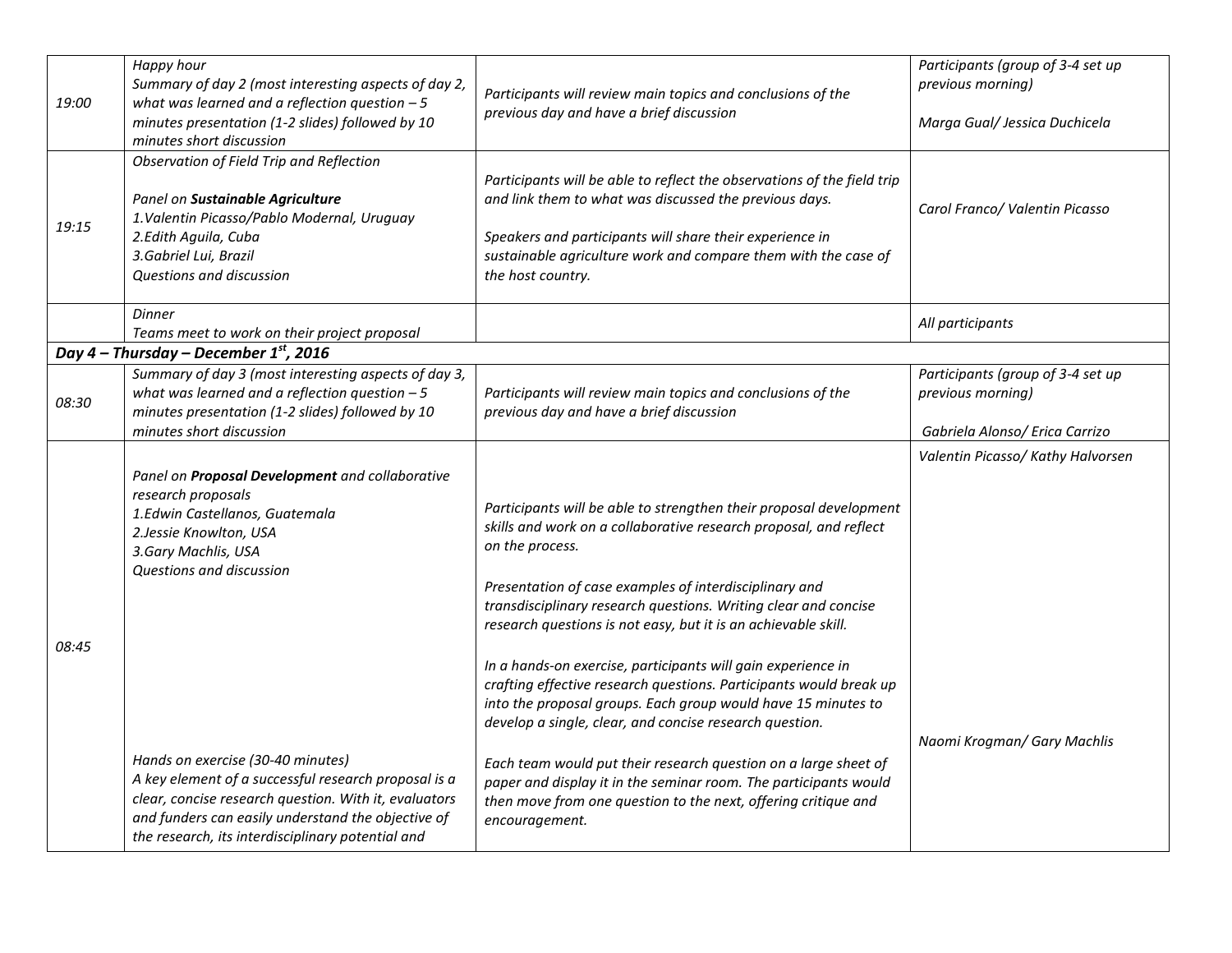|       | possible implications. Without it, a proposal may be<br>difficult to understand, lose its focus, and be poorly<br>received and reviewed. Hence the research question<br>is an essential part of any successful research<br>proposal.                           | Chair would end the exercise with a brief description of how best<br>to integrate the research question into other elements of proposal<br>development.                                                                                                                                                                                                                                                                                   |                                         |
|-------|----------------------------------------------------------------------------------------------------------------------------------------------------------------------------------------------------------------------------------------------------------------|-------------------------------------------------------------------------------------------------------------------------------------------------------------------------------------------------------------------------------------------------------------------------------------------------------------------------------------------------------------------------------------------------------------------------------------------|-----------------------------------------|
| 10:15 | Successful research and outcomes.<br>What makes research successful? What are the<br>outcomes of a research project that make it<br>successful? Can transdisciplinary projects be<br>successful?Successful research and outcomes                               | Participants will be able to provide indicators for successful<br>research projects, and think critically about previous research<br>experiences.<br>What makes research successful? What are the outcomes of a<br>research project that make it successful for different people?<br>Papers? Presentations? Policy? Landscape change? Business<br>opportunities? Reduction in poverty? Increased environmental<br>health? How do we know? | Valentin Picasso                        |
| 10:45 | Coffee break                                                                                                                                                                                                                                                   |                                                                                                                                                                                                                                                                                                                                                                                                                                           |                                         |
| 11:00 | Climate Change Conference of the Parties / Panel on<br><b>Climate Change negotiations.</b><br>Dominican Republic: Carol Franco/Jenifer Colado<br>Cuba: Alexander Fernandez<br>Guatemala: Edwin Castellanos<br>Sub-topics climate policy, 1.5 degree adaptation | Speakers and participants will share their experience in the<br>UNFCCC Climate Change negotiations framework / (lessons<br>learned, challenges and opportunities)                                                                                                                                                                                                                                                                         | <b>Edwin Castellanos</b>                |
|       | discussion                                                                                                                                                                                                                                                     |                                                                                                                                                                                                                                                                                                                                                                                                                                           |                                         |
| 11:30 | <b>Science diplomacy</b>                                                                                                                                                                                                                                       | Participants will be able to: 1) Become familiar with the concept<br>and history of science diplomacy, its main subfields (climate,<br>energy, water, health, etc), current theoretical and practical<br>frameworks, and relevance for Latin America' and 2) Explore how<br>science diplomacy can be embedded in TD projects and<br>participant's work                                                                                    | Marga Gual                              |
| 13:00 | Lunch                                                                                                                                                                                                                                                          |                                                                                                                                                                                                                                                                                                                                                                                                                                           |                                         |
| 14:00 | Team Project proposal presentations-<br>(plenary session for feedback from both mentors and<br>other members of the group).<br>10 minutes each/ 3 slides                                                                                                       | Participants will present their team work and get feedback from a<br>review panel composed of seminar speakers and facilitators                                                                                                                                                                                                                                                                                                           | All teams<br>Review panel: facilitators |
| 16:00 | Coffee break                                                                                                                                                                                                                                                   |                                                                                                                                                                                                                                                                                                                                                                                                                                           |                                         |
| 16:15 | Teams work on their project proposals and<br>incorporate feedback<br>PPM activities                                                                                                                                                                            | First hour: mentors work with their respective groups<br>Second hour: Facilitators meet to discuss work of the groups<br>(challenges, problems, advise, etc).                                                                                                                                                                                                                                                                             |                                         |
|       |                                                                                                                                                                                                                                                                |                                                                                                                                                                                                                                                                                                                                                                                                                                           |                                         |